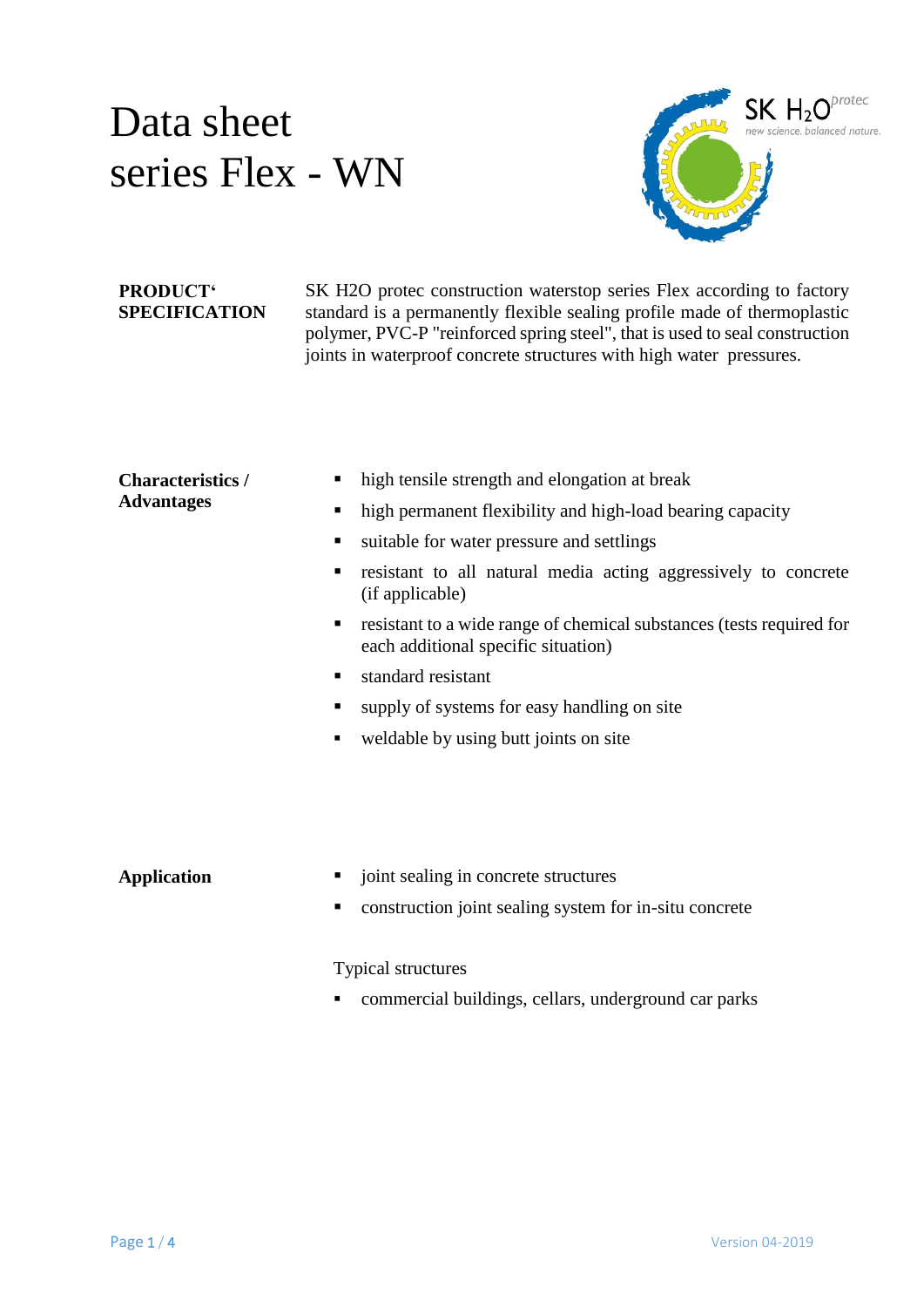

**Standards / Directives**

- general appraisal certificate
- Works standard
- WU- Directives DAfStb
- Welding instructions

**Test certificate / Approvals**

- general appraisal certificate
- **External monitoring by MPA NRW**
- **n** internal monitoring

#### **PRODUCT DATA**

| Material |   | $\blacksquare$ PVC-P (Polyvinyl chloride with plasticizer / P: plasticized) |
|----------|---|-----------------------------------------------------------------------------|
| Colour   | п | black                                                                       |
|          |   |                                                                             |

**Packaging** supplied as standard rolls (25 m), pre-cuts and systems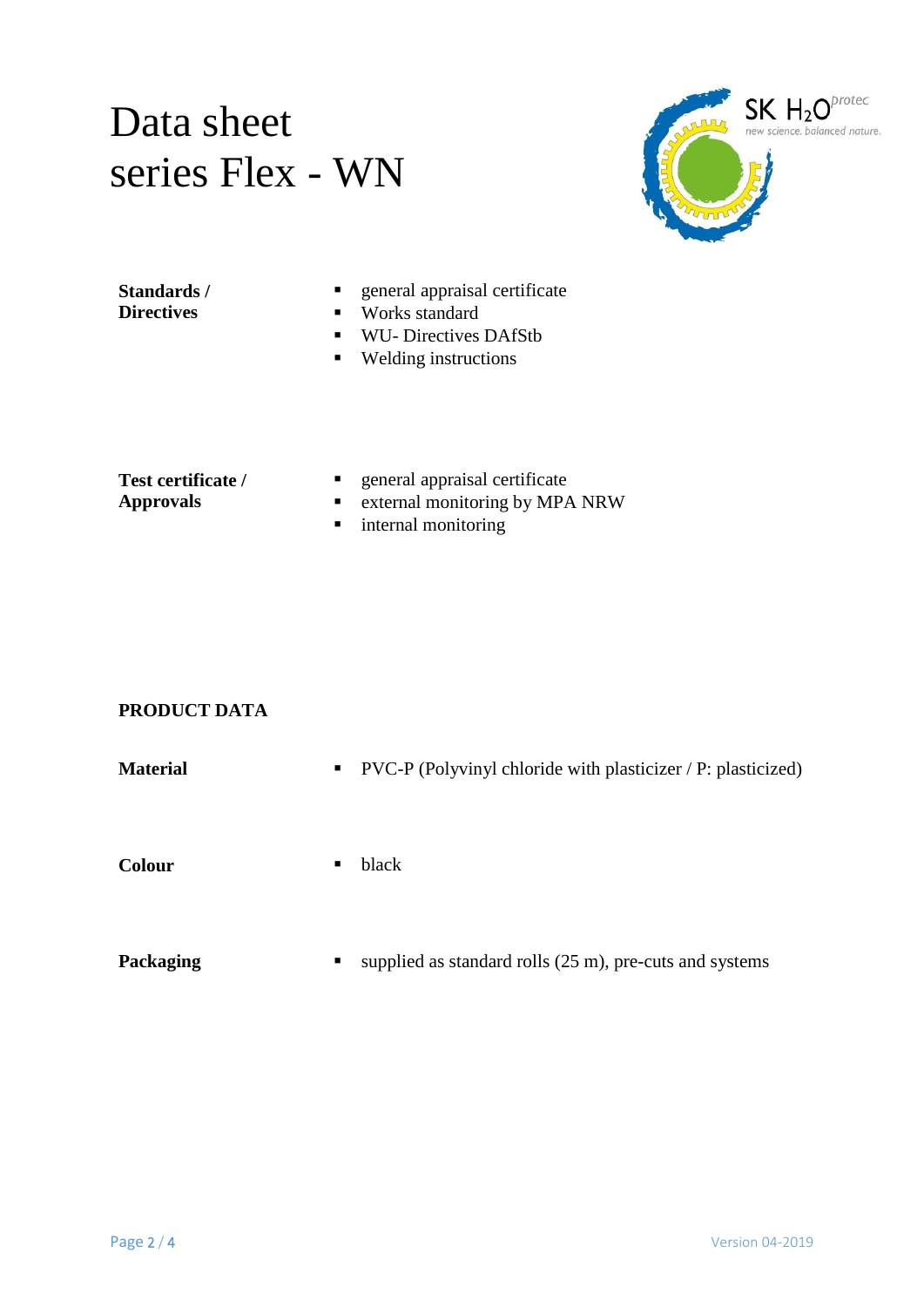

### **MECHANICAL PROPERTIES according to factory standard Shore A hardness**  $78 + 5$ **Tensile strength** ≥ 10 MPa **Elongation at break** ≥ 275 % **Tear propagation resistance** ≥ 12 kN/m **Low temperature performance** Elongation at break at  $-20^{\circ}C \ge 200\%$ **Performance after weathering** valid change of average values relative to the initial value Tensile strength  $\leq 20\%$ Elongation at break  $\leq 20\%$ Modulus of elasticity  $\leq 50\%$ **Performance of the weld at shear test** short-term joining factor fz break outside of weld  $\geq 0.6$ **Fire behaviour** class B2 values differing for bitumen compatibility